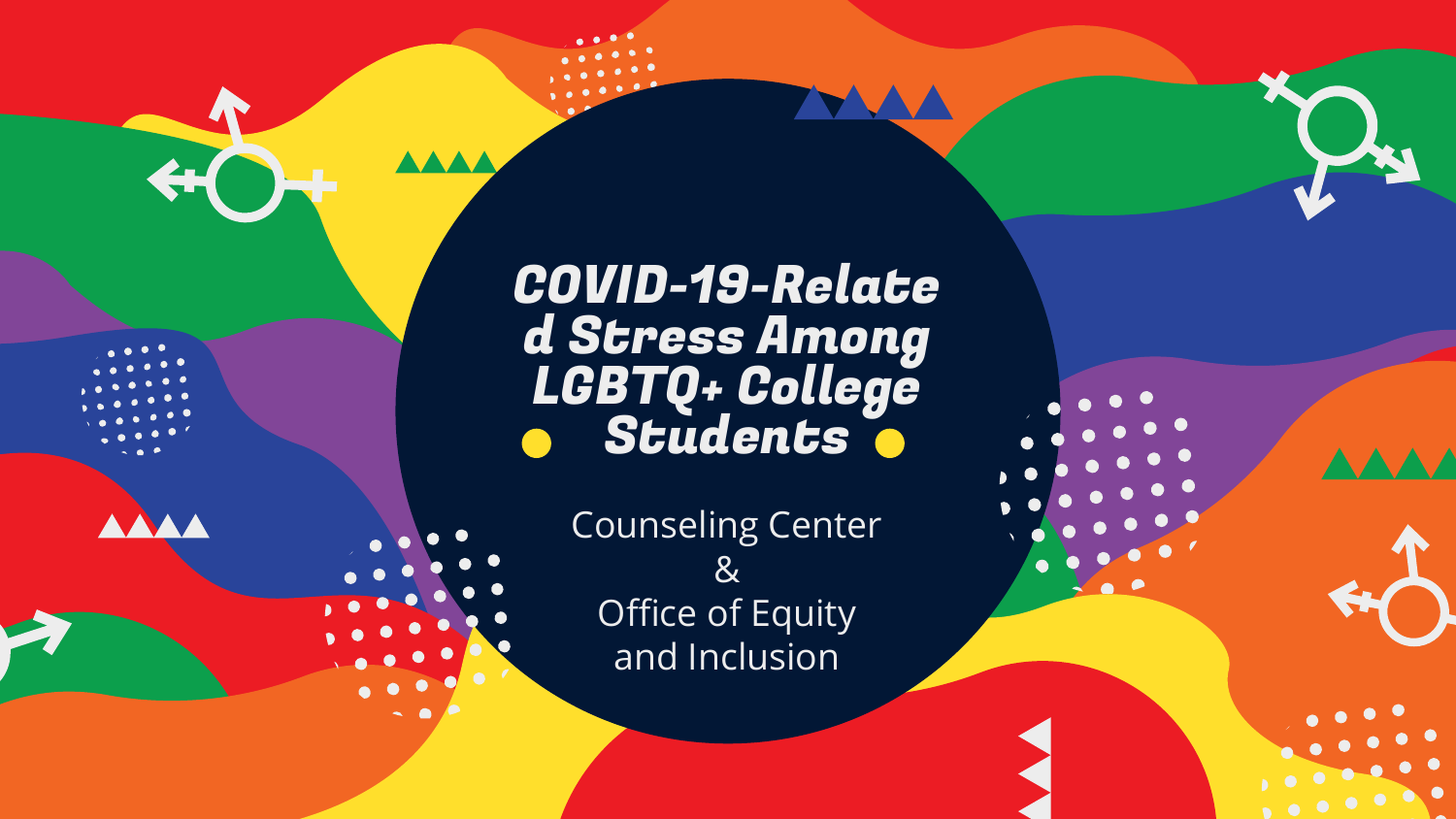## **01.** Introduction

# 02. Results

## Recommendations 03. & Resources

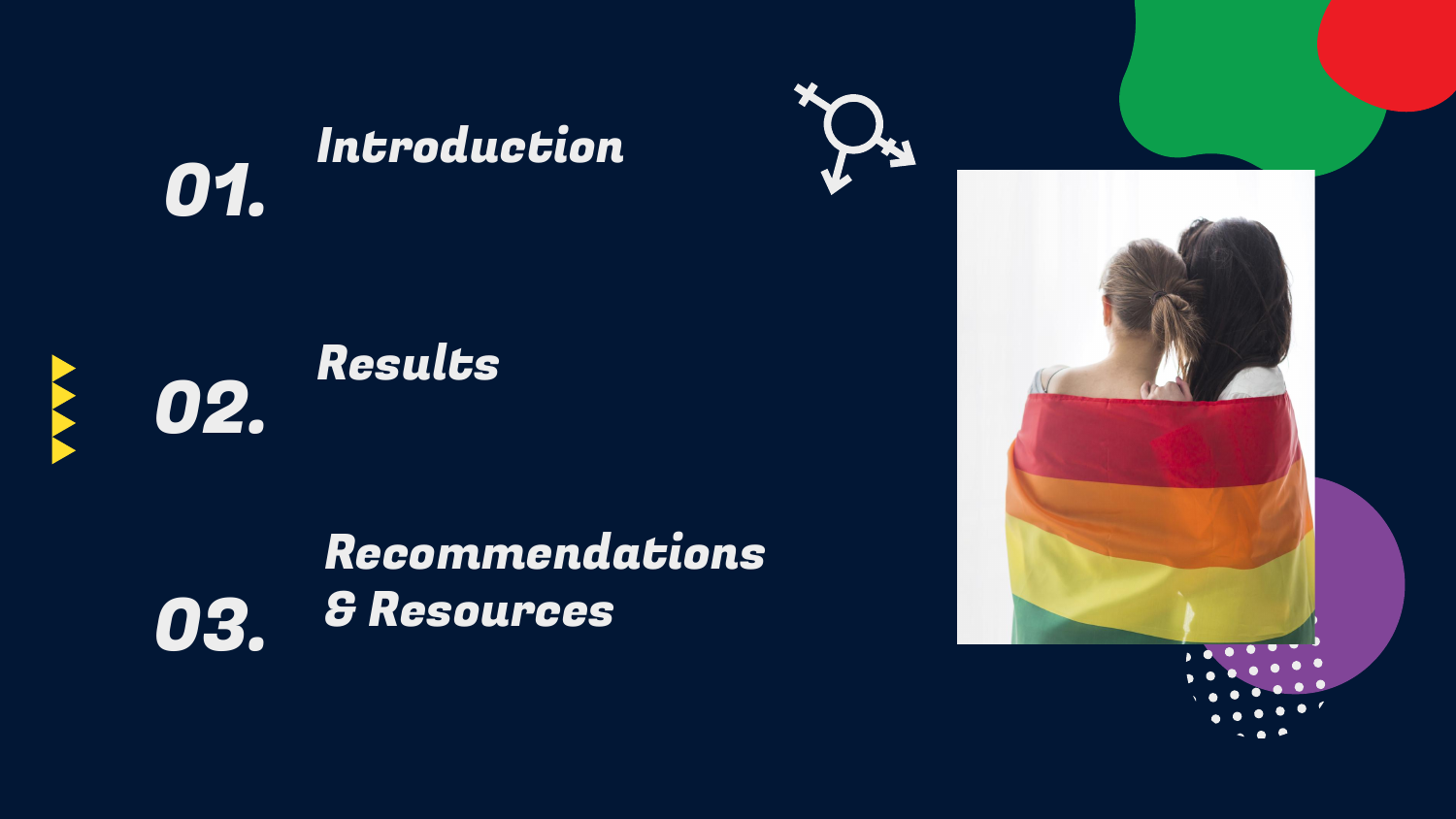

## U.S. NATIONAL SURVEY

● An online survey: **May-August 2020**

- Full-time LGBTQ+ undergraduate (70%) and graduate (30%) students
- Average **Age**=22 years; N=565
	- **Race and Ethnicity**: 75% white, 14% Asian, 11% Black or African American,
		- 14% Hispanic or Latina/o/x.
- **Gender:** 54% ciswoman; 15% cis-man; 10% transgender; 12% nonbinary; 6% genderqueer.
- **Sexual Orientation:** 32% bisexual; 14% gay; 18% lesbian; 16% queer; 7% asexual;

9% pansexual



JOHN P. SALERNO, MPH, M PEASE, JACKSON DEVADAS, BRYANNA NKETIA, JESSICA N. FISH, PHD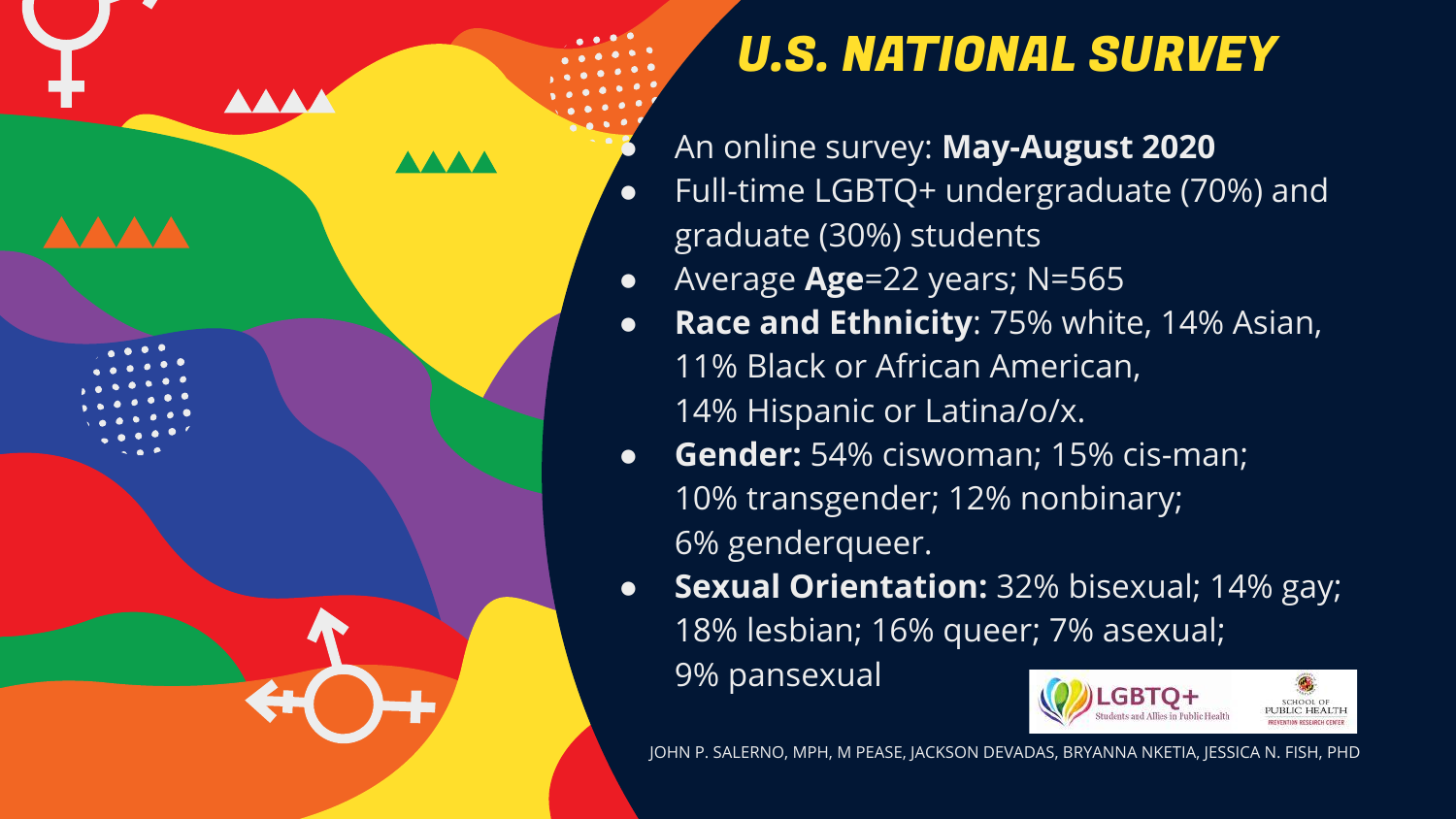## Pandemic-Related Stress: Academic, Financial, and Basic Needs

- **● 62% said their living arrangements changed as a result of COVID-19**
	- **○** 82% of these moved back home with their parents after the COVID-19 outbreak
	- **○** 88% of those displaced said their living arrangements have not gone back to normal.
- **● 43% lost their job; 26% had a job offer rescinded**
- **● 37% reported an increase in coursework**
	- **○** 25% said their grades suffered
	- **○** 10% dropped a class.

*"After losing my job… it has been increasingly difficult to find another one… because of my gender identity and presentation… this has in turn put me under a lot of strain financially…"*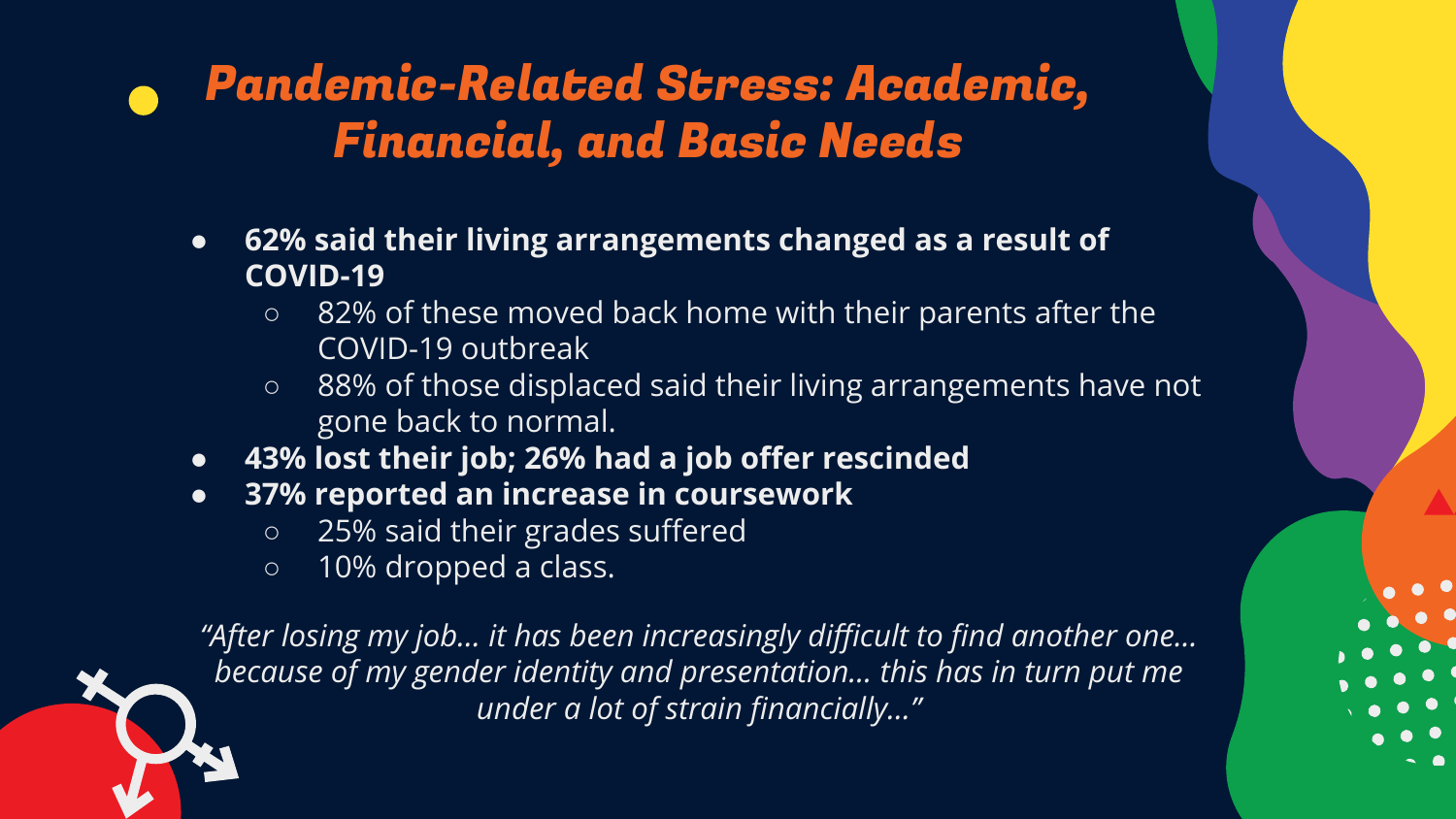## Psychological Distress, Social Isolation and Support, and Substance Use



- **● 65% met the clinical criteria for moderate or severe psychological distress.**
- **● 17% had issues accessing medical/mental health care**
- **● 18% had issues obtaining prescription meds.**
- **● 40% often felt very isolated from others**
- **● 26% received no social/emotional support**
- **● 32% were drinking more alcohol since COVID-19**
- **● 22% reported more recreational cannabis use**

*"Cut off from all the queer support groups and friends that I had. I was very alone and had to basically go back to the closet when I went to my parents."* 



- 18% of heterosexual students suffered from severe psychological distress (2017)
- 26% of LGBQ students suffered from severe psychological distress (2017)
- 43% of LGB(T)Q students surveyed in Summer 2020 suffered from severe psychological distress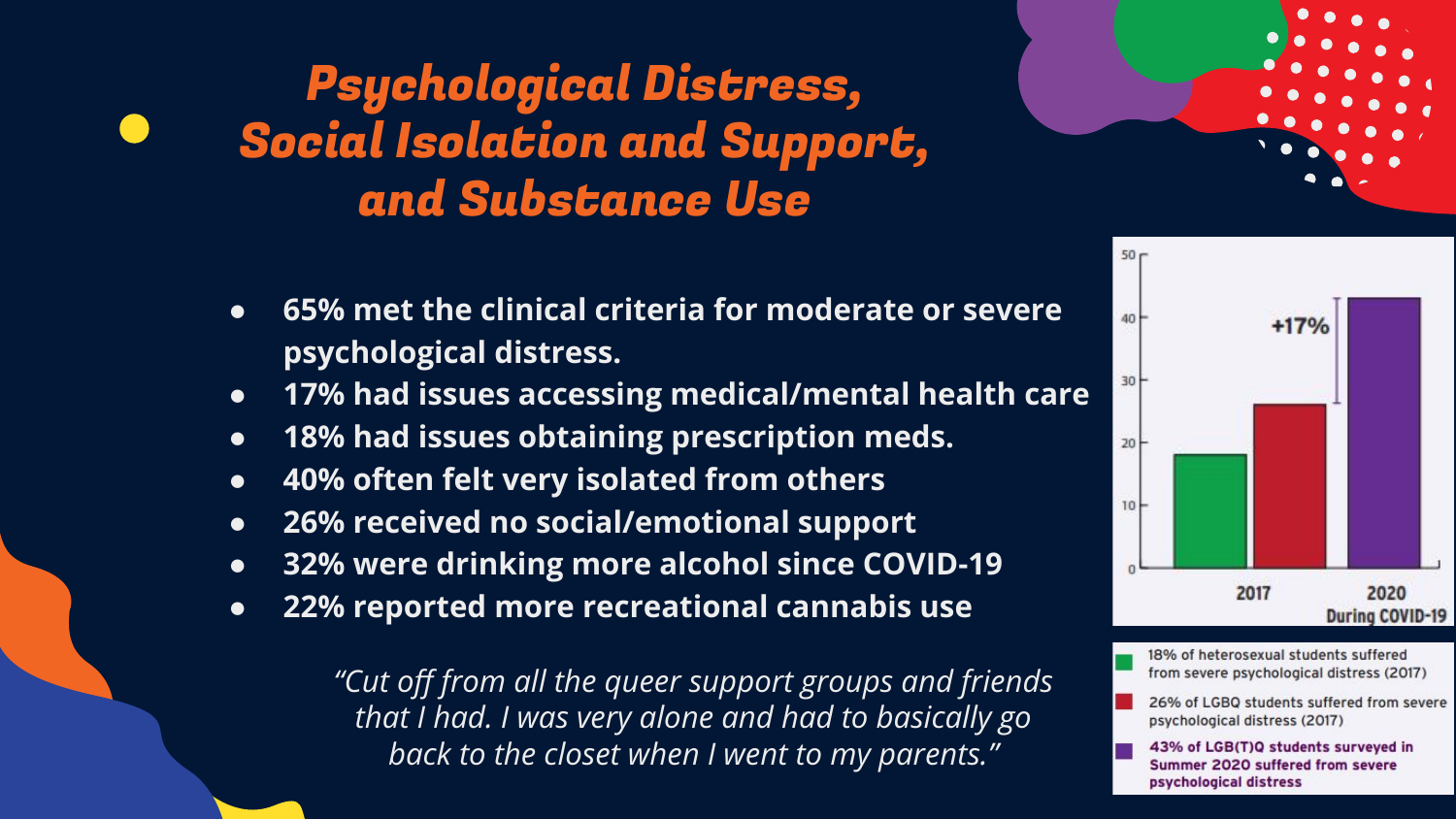## **• Sexual and Gender Minority-Related Stress**

- Compared to before the start of the COVID-19 pandemic…
	- **○ 36% were cautious about their actions around heterosexual people more often**



*"I don't have the same support system for that part of my life. I don't get to express myself that way. It's like before college when I just decided it was easier and safer to just "be straight"*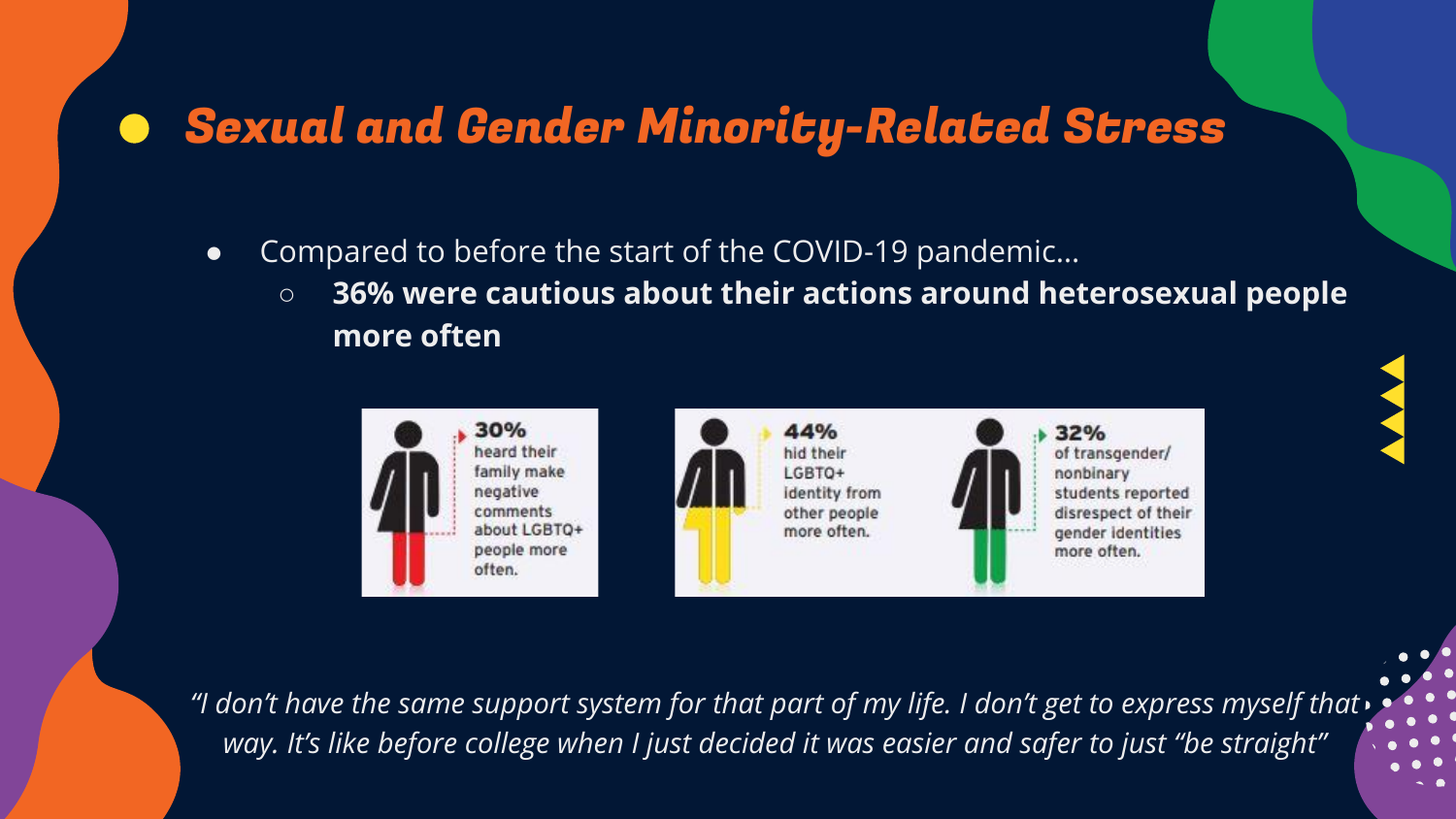## Intersectional Racial Oppression Among LGBTQ+ Students of Color

Compared to before the start of the COVID-19 pandemic…

- 38% reported an **increase in mistrust of white LGBTQ+ people**
- 38% felt **misunderstood by white LGBTQ+ people** more often
- 43% were spending more time **educating white LGBTQ+ people** about race



*"The rise in xenophobia, white terrorism… policing… COVID panic, and… brutal and unrelenting oppression has absolutely affected my life and… loved ones. The constant threat of death is a suffocating shadow."*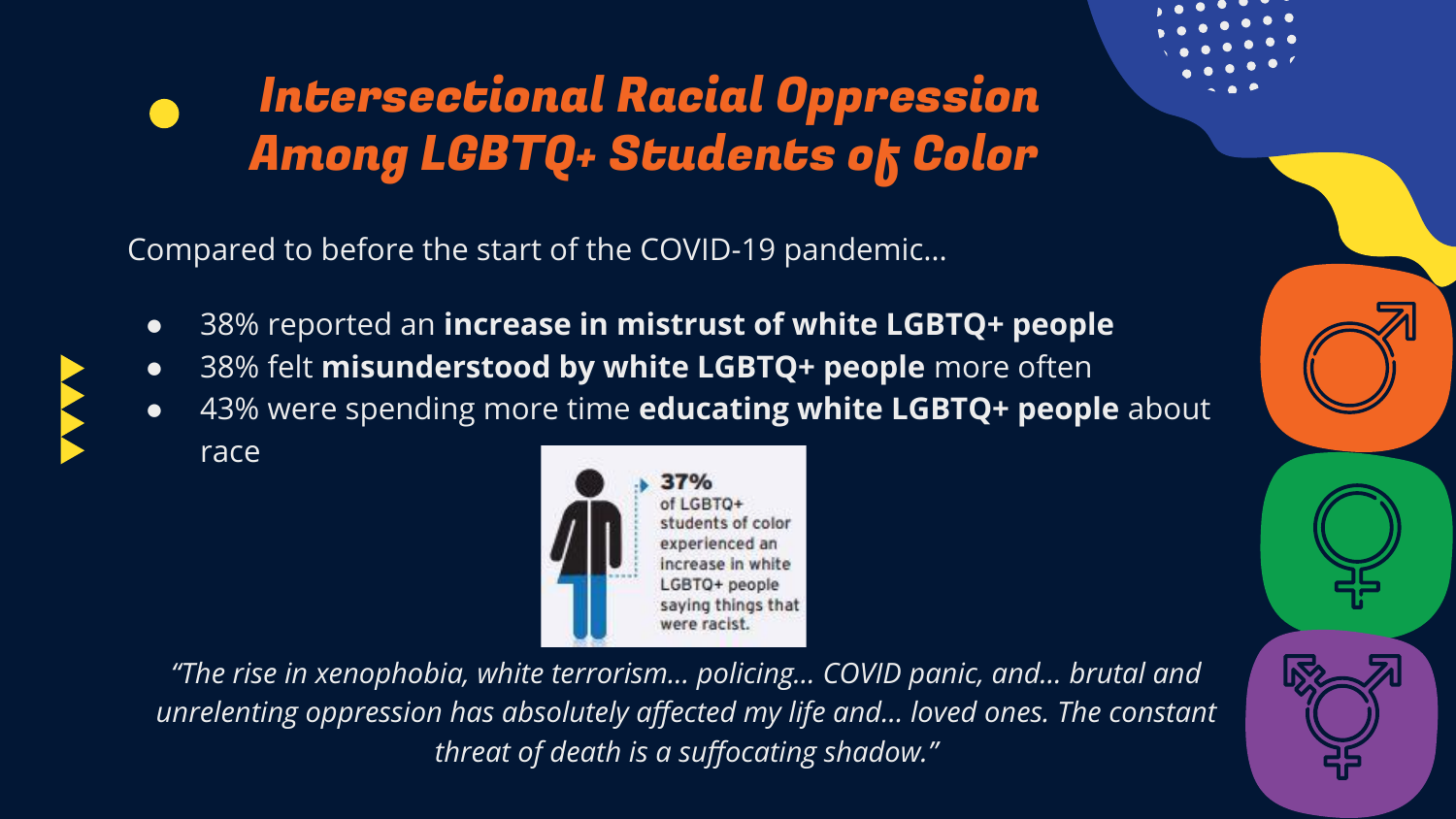## **Social Identity Wheel**





 $\bullet\bullet\bullet\bullet\bullet$ 

 $\bullet$   $\bullet$   $\bullet$ 

 $\bullet$ ٠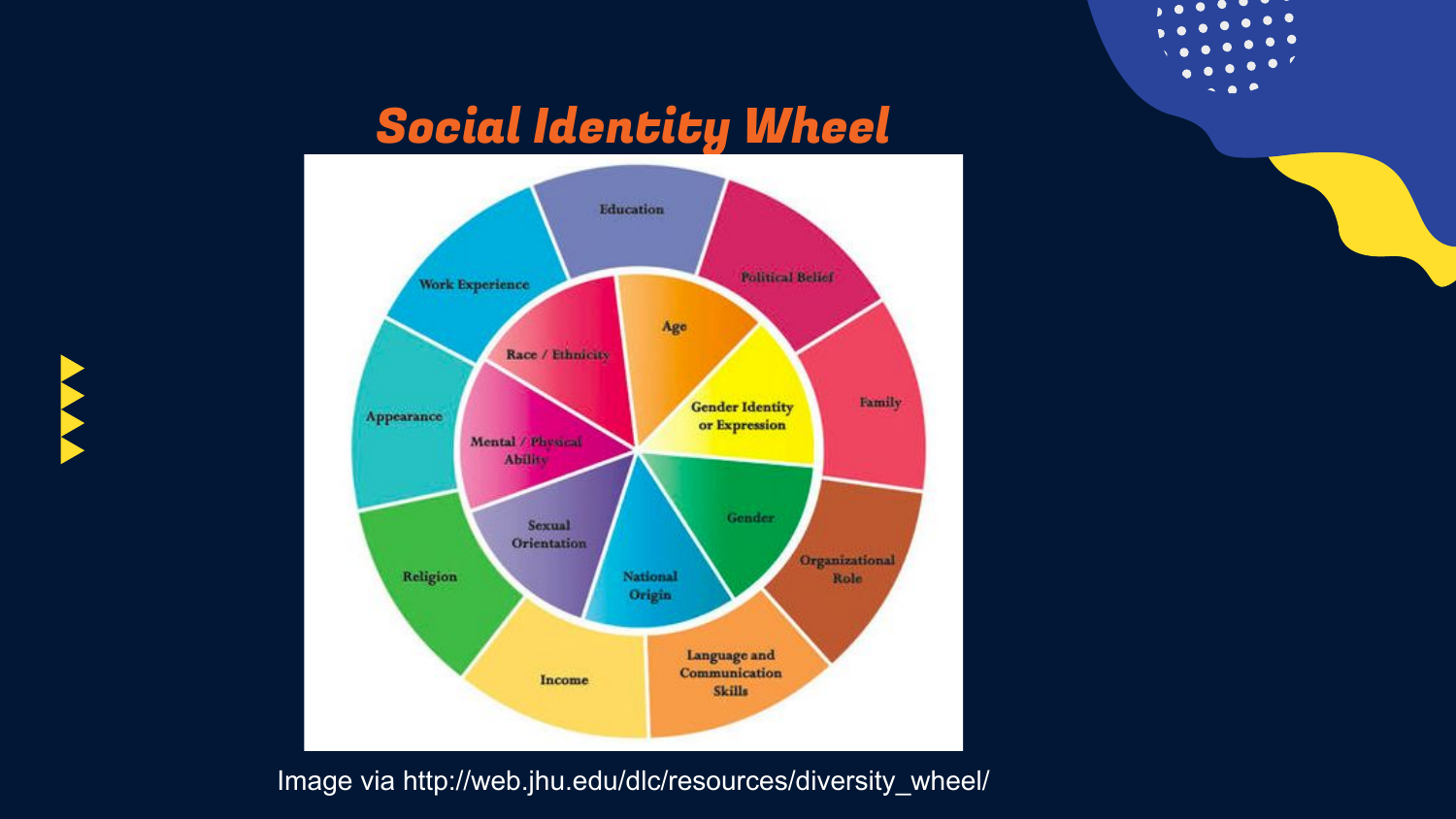#### **Academics, Finances, and Basic Needs**

- **Disseminate this report** to educate staff/faculty about the unique stressors faced by LGBTQ+ students (of color) in the context of the pandemic and online learning.
	- Encourage them to engage in LGBTQ+-affirming actions and practices.
- Educate faculty/staff about LGBTQ+-affirming **resources on and off-campus** and strongly encourage the inclusion of these resources and **referrals in their syllabi.**
- Invest in initiatives that **increase hiring** of LGBTQ+ students (of color) in affirming campus jobs.
- Initiate or extend LGBTQ+-affirming **programs that provide emergency basic needs support.**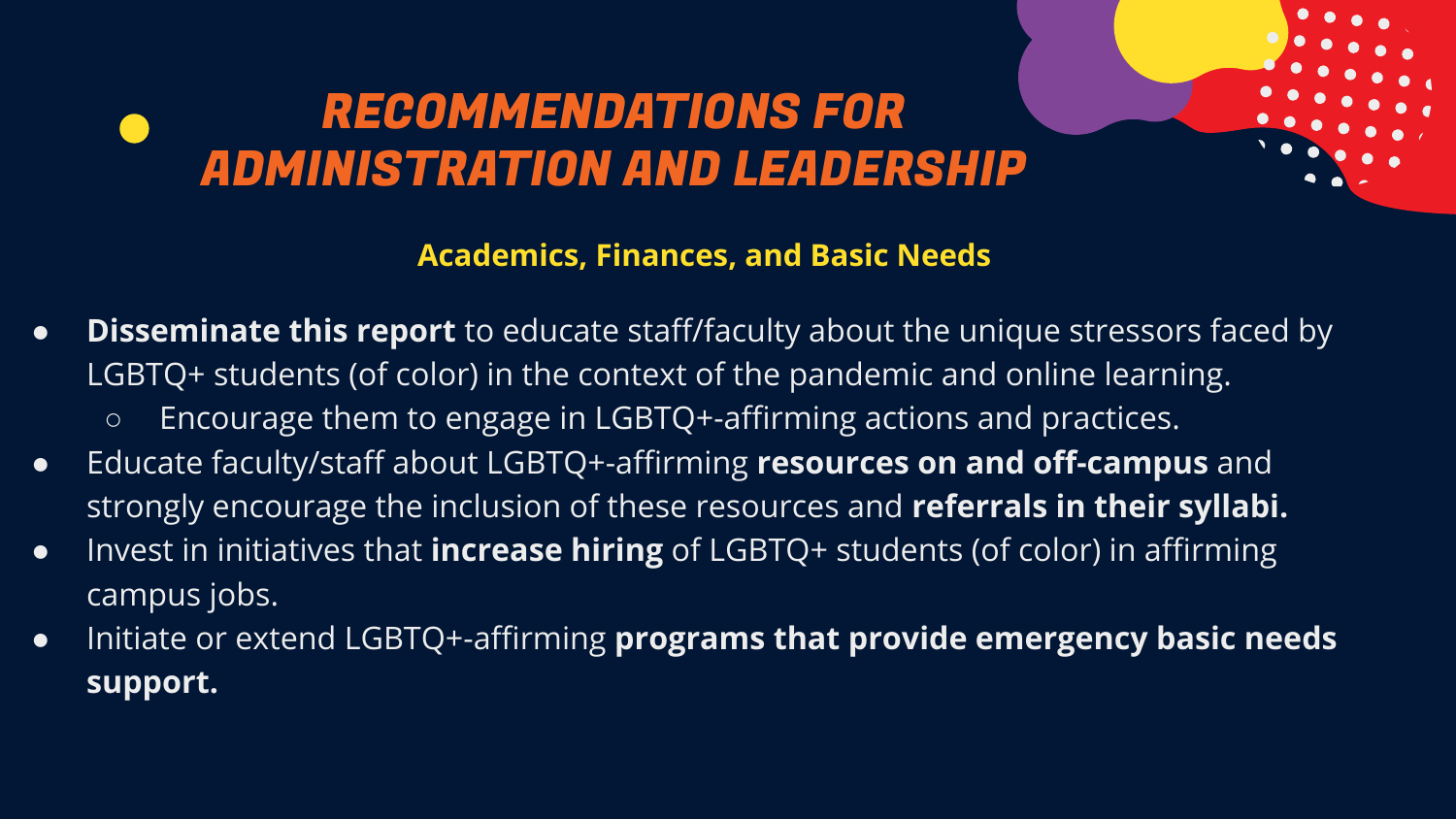#### **Mental Health Support**

- Develop and increase **capacity and reach of mental health and social support services** for LGBTQ+ students (of color) who may face barriers to quality care (e.g. lack of access to technologies, socioeconomic resources, and **racially and intersectionally-sensitive care**).
	- **Counseling Center:** Telehealth (therapy, Mental Health Monday), diversity-sensitive care, referrals.
- Develop and disseminate **resources for parents and families** to support their LGBTQ+ children.
- Develop and implement innovative approaches to support mental health services that **protect the privacy and safety of LGBTQ+ students not out to their families**
	- **Counseling Center:** Let's Talk/Consultations, Talk Campus, and psychotherapy services

"I can't talk to my therapist…because my mom listens to our appointments. I feel like I'm stuck and I cannot be myself due to being ripped away from college just as things were getting brighter. I don't have a job now and things are getting really dicey with paying for my medication and new living arrangements."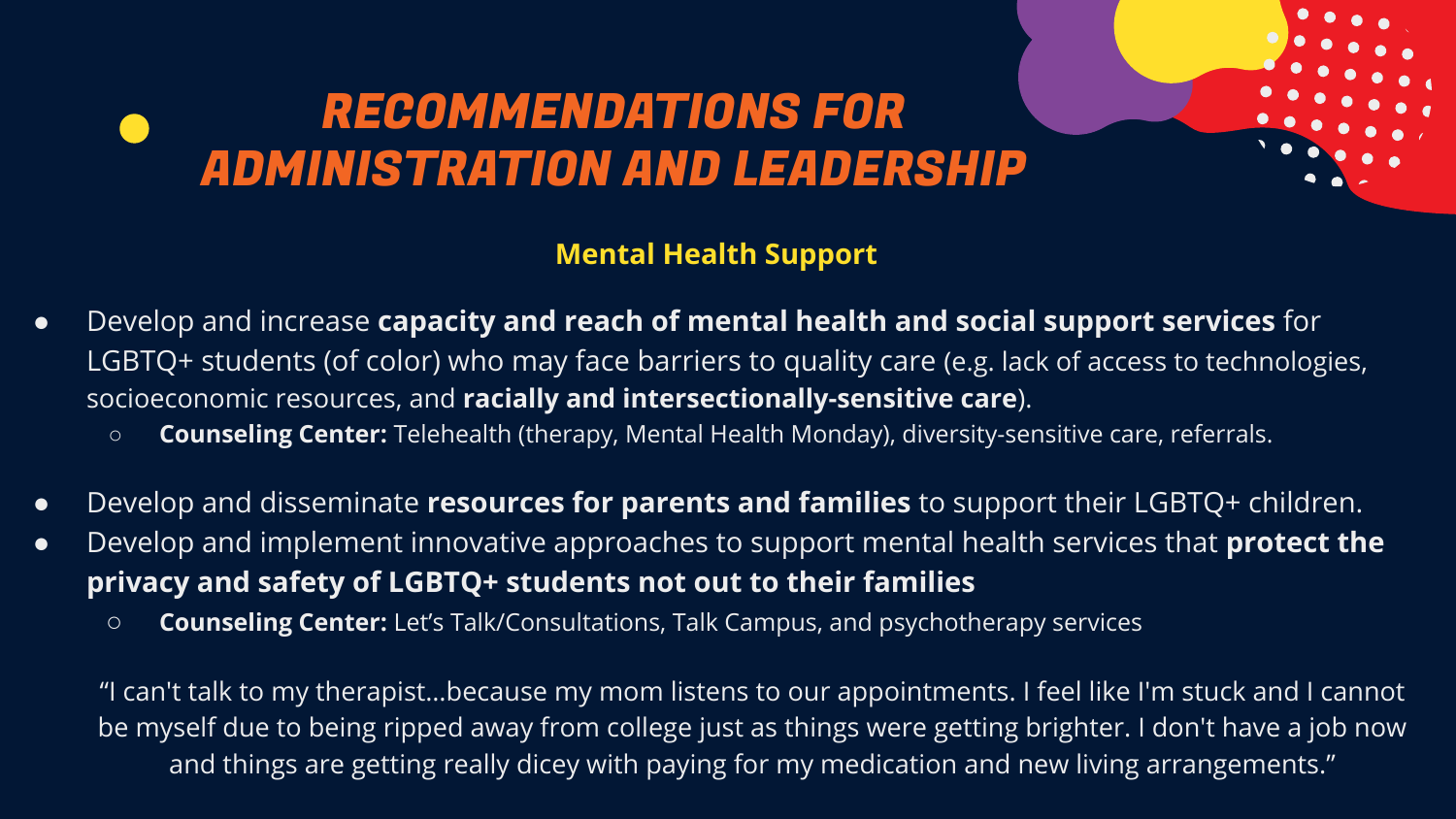

#### **ACADEMIC INDICATORS**

- · Sudden decline in quality of work and grades.
- Repeated absences.
- · Disturbing content in writing or presentations (e.g., violence, death).
- . You find yourself doing more personal rather than academic counseling during office hours
- Continuous classroom disruptions.

#### **SAFETY RISK INDICATORS**

- Unprovoked anger or hostility.
- Making implied or direct threats to harm self or others.
- Academic assignments dominated by themes of extreme hopelessness, rage, worthlessness, isolation, despair, acting out, suicidal ideations/violent behaviors.

#### PSYCHOLOGICAL INDICATORS

- Self-disclosure of personal distress that could include family problems. financial difficulties, depression, grief or thoughts of suicide.
- Excessive tearfulness, panicked reactions, irritability or unusual apathy.
- Verbal abuse (e.g., taunting, badgering, intimidation).
- . Expressions of concern about the student by his/her peers.

#### **PHYSICAL INDICATORS**

- Marked changes in physical appearance including deterioration in grooming hygiene, or weight loss/gain.
- · Excessive fatigue/sleep disturbance.
- . Intoxication, hangovers or smelling of alcohol.
- · Disoriented or "out of it".

#### **Protocol for Response**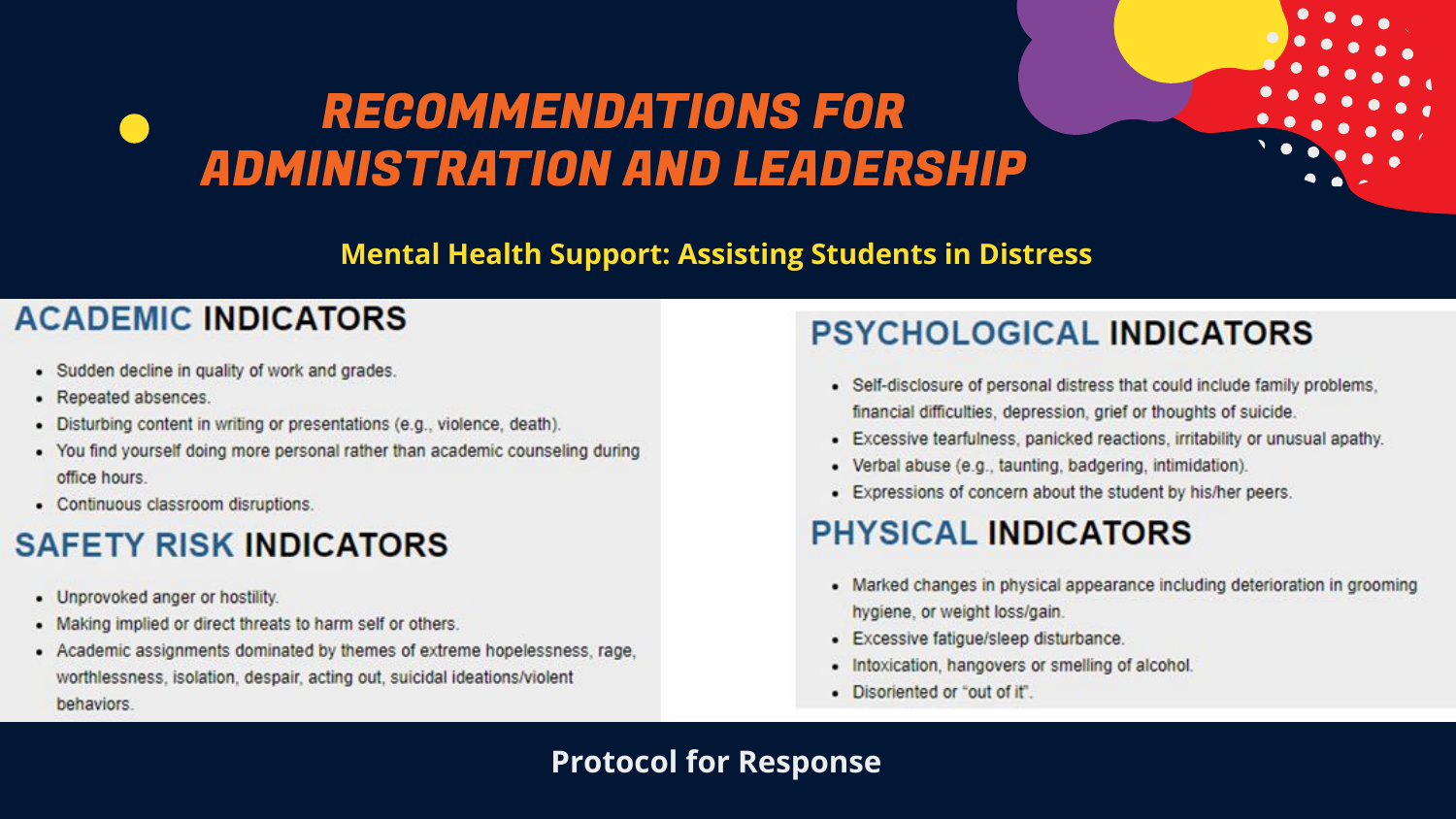### Resources

#### **For students**

San Gabriel Valley LGBTQ Center

Latino Equity Alliance

Los Angeles LGBT Center

Trans Wellness Center

South Bay Center

 Rose City Center (Psychodynamic therapy offered at a sliding scale)

Trans Lifeline

The Trevor Project

#### **For Parents and Families:**

The PFLAG Chapter Network

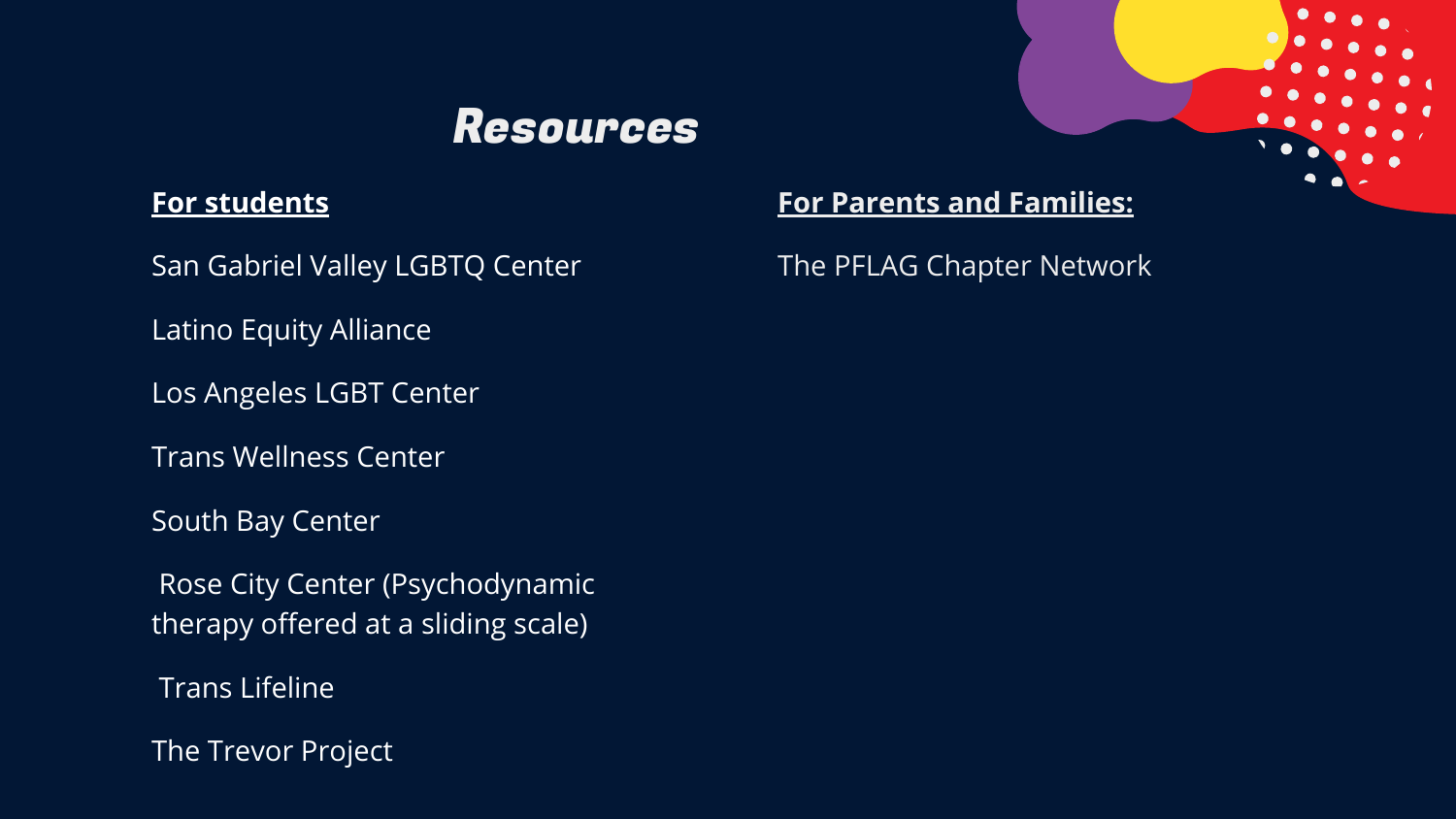#### **General**

- Provide **financial and institutional support t**o develop and implement affirming academic, financial, and social services.
- Acknowledge the disparate impacts of COVID-19 and connect them to identity-relevant and affirming **on and off-campus resources.**
- Adopt **inclusive policies** and practices that allow student records and technology to affirmatively, correctly, and accurately reflect pronouns, gender identity, and chosen name.

#### **Whittier College**

- OEI, Counseling Center, DOS, TOBGLAD, Gender Inclusive Housing, Gender Inclusive Restrooms
- Change of name rosters, emails, ID
- Pronouns Zoom display name, signature, introductions

#### **Off Campus**

- **[Los Angeles LGBT Center](https://lalgbtcenter.org/)**
- [The LGBTQ Center Long Beach](https://www.centerlb.org/)
- **[Bienestar](https://www.bienestar.org/)**
- [Transgender Map](https://www.transgendermap.com/resources/usa/california/los-angeles/)
- **[Healthcare Equality](https://www.hrc.org/resources/healthcare-equality-index)**
- $CDC$  LGDT Hoalth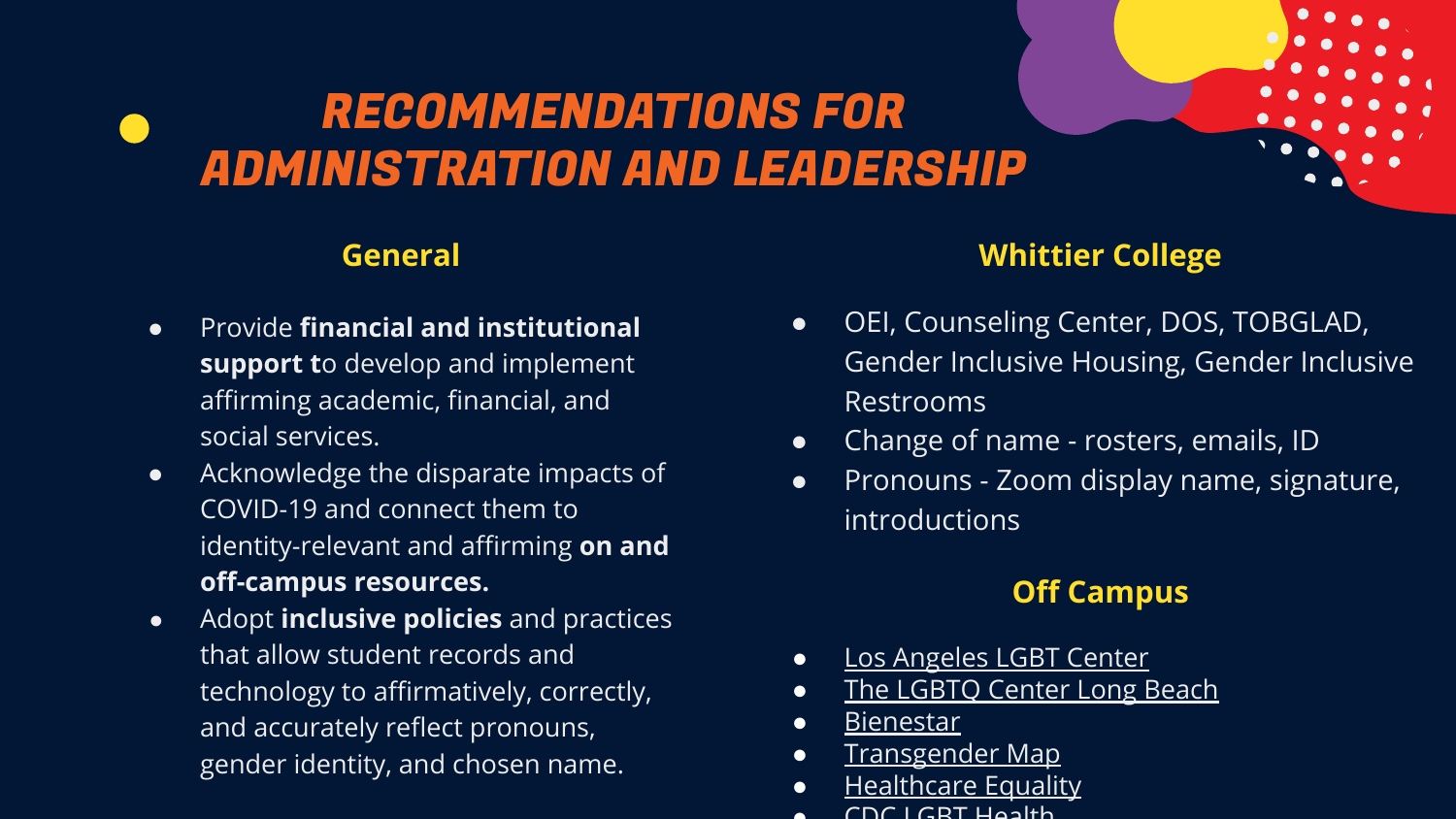## **• ACKNOWLEDGEMENTS**

This research was supported by the University of Maryland Prevention Research Center cooperative agreement #U48DP006382 from the Centers for Disease Control and Prevention (CDC). Any interpretations and opinions expressed herein are solely those of the authors and may not reflect those of the CDC.

## SUGGESTED CITATION

Salerno, J.P., Pease, M., Devadas, J., Nketia, B, & Fish, J.N. (2020). COVID-19-Related Stress Among LGBTQ+ University Students: Results of a U.S. National Survey. University of Maryland Prevention Research Center. https://doi.org/10.13016/zug9-x tmi